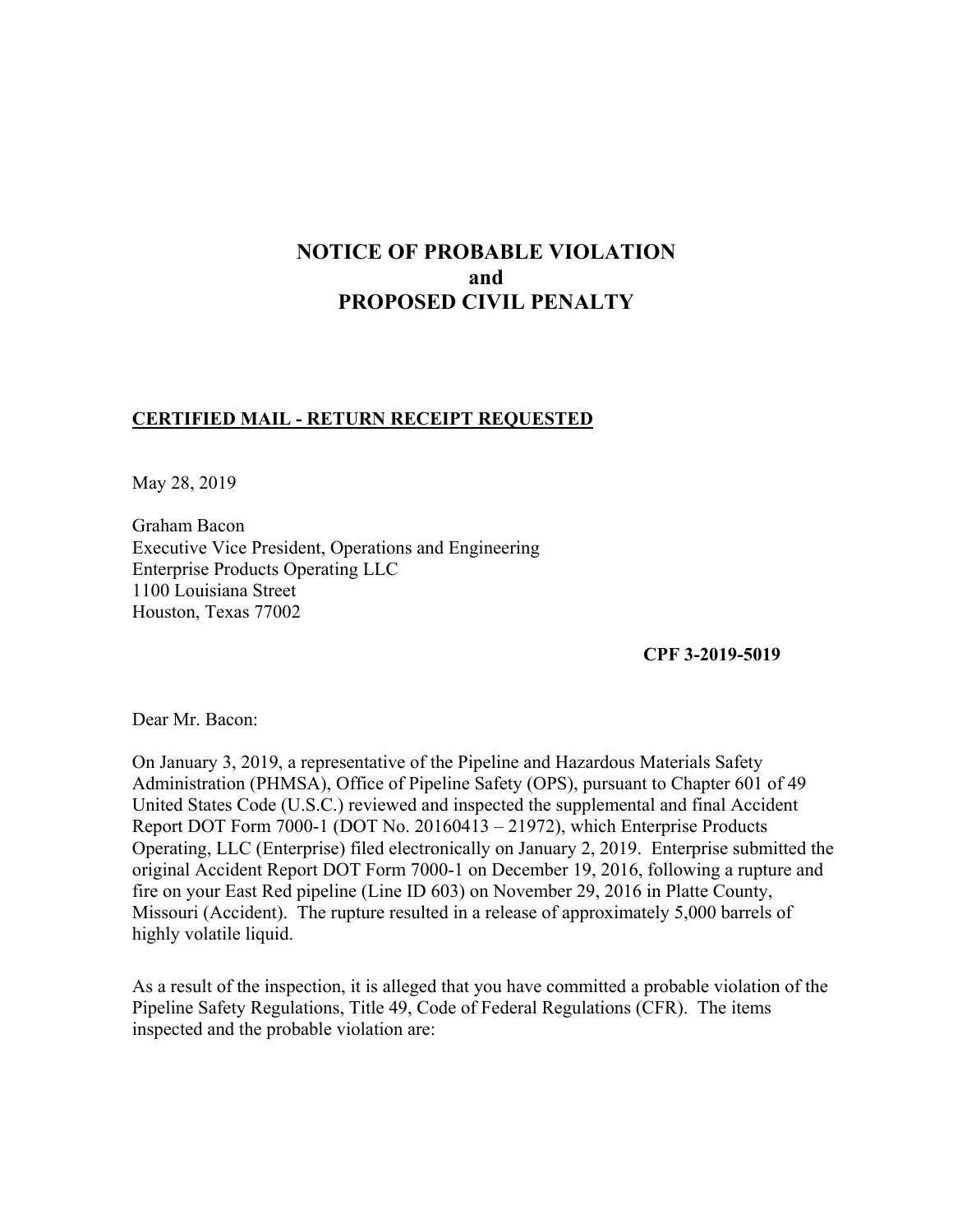#### **1. §195.54 Accident reports.**

 $(a) \ldots$ 

## **(b) Whenever an operator receives any changes in the information reported or additions to the original report on DOT Form 7000-1, it shall file a supplemental report within 30 days.**

Enterprise failed to file a Supplemental Accident Report on DOT Form 7000-1 to PHMSA within 30 days of receiving changes or additions to the original report submitted using DOT From 7000-1 related to the Accident. Enterprise submitted the original Accident Report on DOT Form 7000-1 to PHMSA on December 19, 2016, and then filed a Supplemental and Final DOT Form 7000-1 filed on January 2, 2019. However, a review of the Supplemental and Final Report DOT Form 7000-1 showed that Enterprise had received a significant amount of additional information regarding the Accident, which Enterprise failed to file in a supplement report within 30 days of receipt.

Specifically, Enterprise stated in a Quarterly Report submitted to PHMSA on April 13, 2017, that "[p]ipeline repairs and startup were completed on December 6, 2016." Therefore, by April 13, 2017, Enterprise had received additional information to report under "Part  $D -$  Additional Consequence Information Question  $\&$  Estimated cost to Operator" of DOT Form 7000-1. However, Enterprise first include this additional information in the Supplemental and Final Report filed on January 2, 2019, which was over 20 months after Enterprise received it.

Additionally, Enterprise received information from a metallurgical analysis report prepared by Kiefner dated March 28, 2017 related to the Accident. Information from the Kiefner report was also incorporated into Enterprise's Failure Analysis Report dated June 14, 2017. These reports stated, "[t]he pipe rupture was due to external near-neutral stress corrosion cracking (SCC) along and adjacent to the Electronic Resistance Welded (ERW) seam." Accordingly, the information included in these reports would necessitate Enterprise filing a supplemental report on DOT Form 7000- 1. Specifically, this additional information addresses questions under Part G - Apparent Cause, in particular G5 – Material Failure of Pipe or Weld. However, Enterprise first included this additional information in the Supplemental and Final Report DOT Form 7000-1 filed on January 2, 2019, which was over 18 months after Enterprise received it.

In summary, Enterprise failed to submit a Supplemental Accident Report within 30 days, as required under  $\S$  195.54(b) after the pipeline repairs and start-up repairs were completed in December 2016, as well as after receiving Kiefner's metallurgical analysis report dated March 28, 2017.